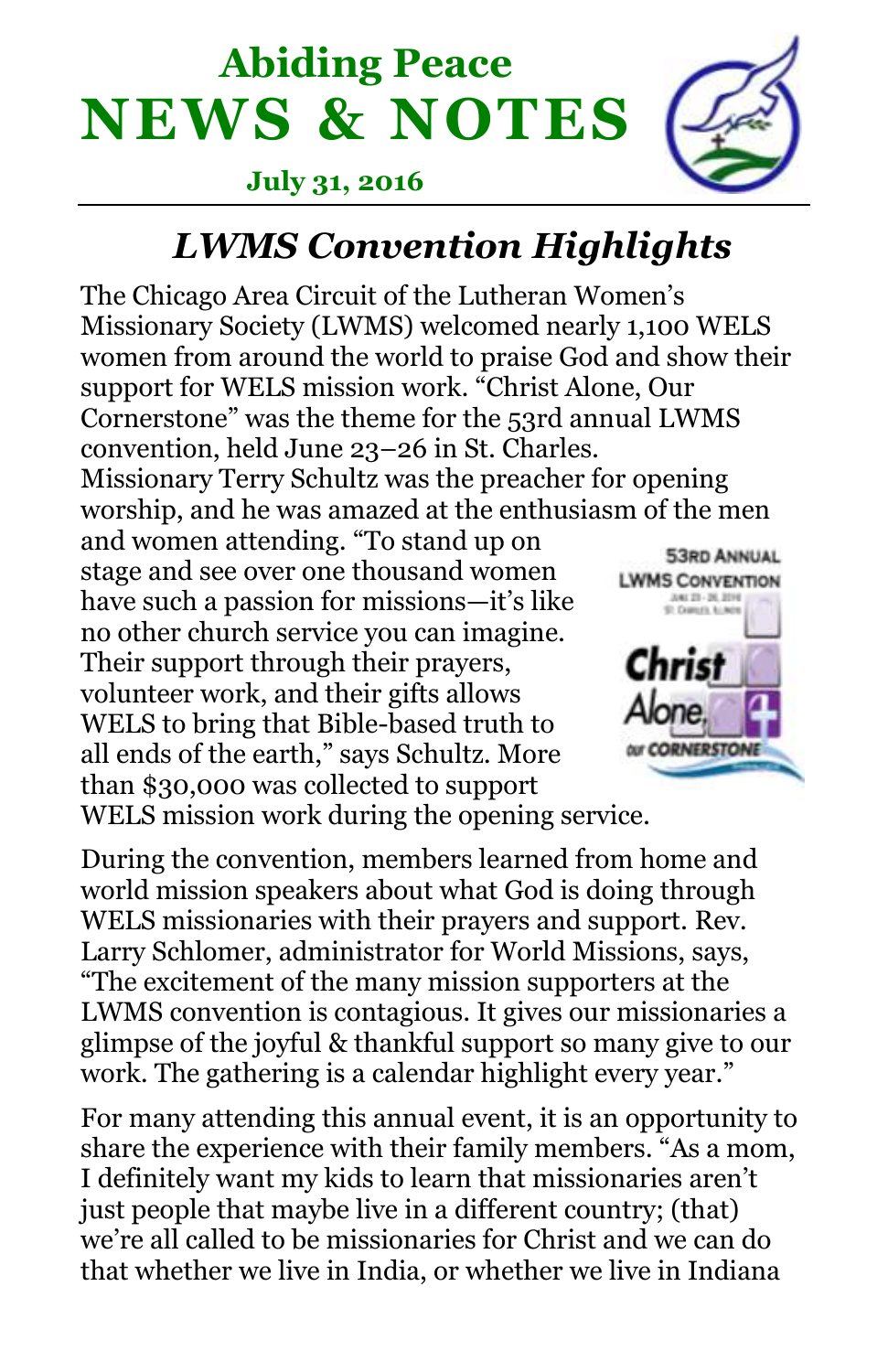or Wisconsin or anywhere (that) Christ has called us to share the good news with other people," says Katherine Schmoller, Lamb of God, Lafayette, Ind.

"Thanks to the amazing dedication of our LWMS partner, WELS missions and missionaries continue to receive prayers, encouragement, and financial gifts. Such faithful support isn't taken for granted. It is another evidence of the power of the Lord's love moving hearts to support the work we do in the WELS through Home and World Missions," says Rev. Keith Free, administrator for Home Missions.

Karen Fischer, LWMS president, sums up the convention and the importance of WELS mission work, "It was a wonderful, emotion-filled convention that underscored how God takes all of us  $-$  little pieces of rubble  $-$  to build his church as he sees fit, making more of us together than we could ever make individually and building a diverse church full of saints around the world."

Next year's convention will be held June 22–25, 2017, in Orlando, Fla. Registration opens January 2017. For more about LWMS, visit [www.lwms.org.](http://www.lwms.org/)

# *Birthday Greetings*

This week, special birthday greetings are sent to Howard Smith (July 27), Cam Kacer (July 29), Bob Fry (July 30), Brody Diersen (August 1), Genesis Miller (August 4), Ruth Kline (August 6), and Glenn Miller (August 7). Enjoy your special days!



# *Welcome New Member!*



Please join us in a warm welcome to our newest member – Dennis Lemke. Welcome to our AP family!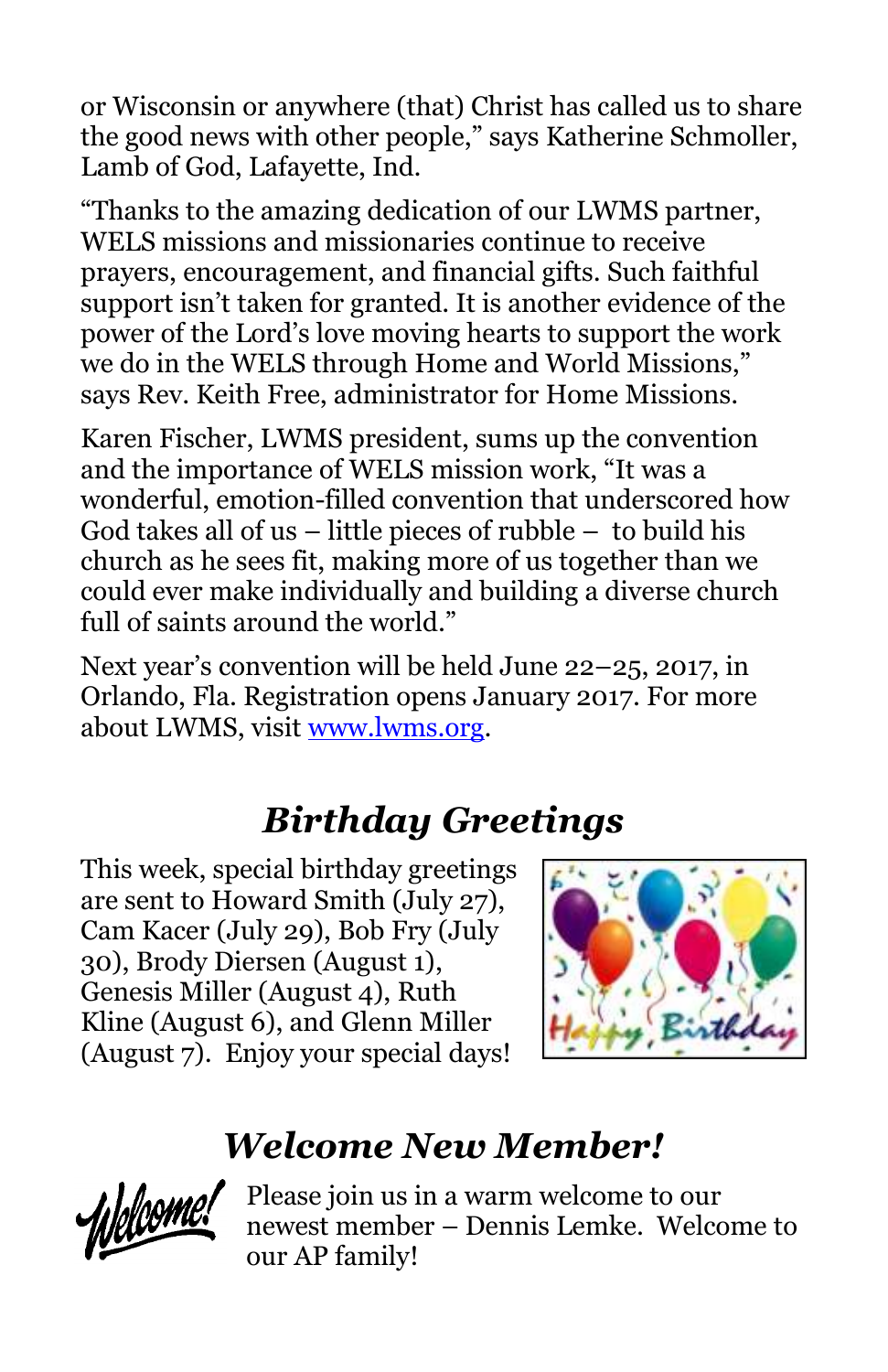# *Mission Prayer*



*Ministerial Education* – Holy Spirit, when you call us to faith in Jesus you also call us to a life of service for Jesus. We praise you for filling so many of our synod's youth with both of these spiritual blessings. Keep them under your care and instill them with holy joy as they

travel this summer to various places in the world to carry out mission work. Use their words and efforts to reach out to and nurture the faith of everyone they meet. Amen.

# *Chicago Conf. Reformation Rally*

As part of a series of celebrations leading up to the 500th anniversary of the Reformation, the Chicago Conference of the Wisconsin Evangelical Lutheran Synod (WELS) will host a joint service / rally on **Sunday, October 30, 2016** at Chicago's historic St. Andrew Lutheran Church. This will be followed by an Oktoberfest style fellowship meal. The Rev. Mark Jeske, Pastor of St. Marcus



Lutheran Church in Milwaukee, Wisconsin and the host of *Time of Grace* TV program, will serve as the preacher.

Please join us at historic St.Andrew Lutheran Church located at 3658 S. Honore St. Chicago, IL 60609. The worship service, which starts at **4:00 p.m.,** will be followed at **5:30 p.m.** by a fellowship meal which will be served across the street at the old St. Andrew's school building. Transportation will be provided in the form of coach busses (one from the south and two from the north) to make it possible for members from the outlying areas of the conference to attend the rally. For more information and to learn how to make a contribution, please visit the rally website at [www.chicagoreformationrally.com](http://newlife-wels.us2.list-manage2.com/track/click?u=2652fb7e265de6ef7aa731a6d&id=ced447d1da&e=fb6ae4dd81)